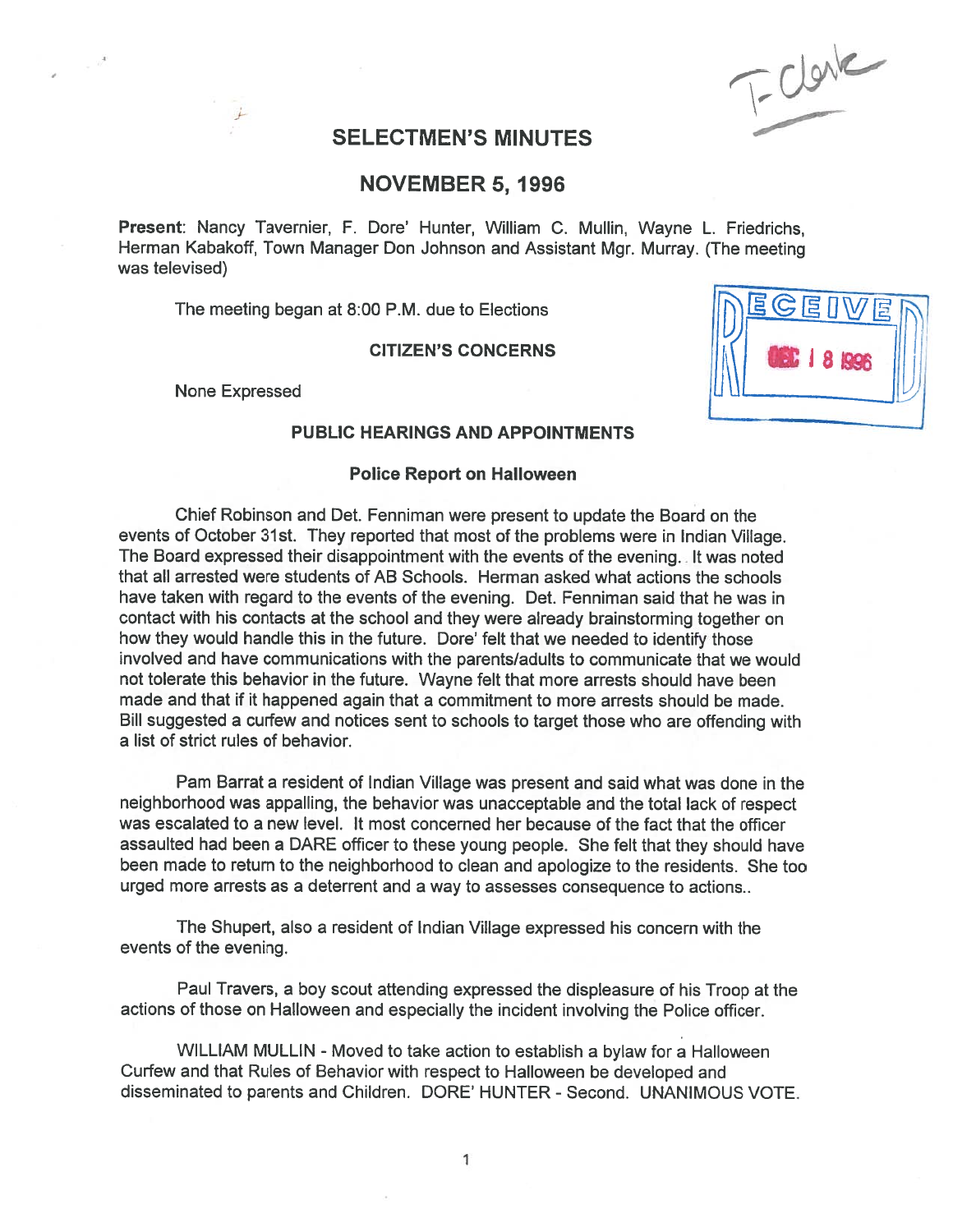Chief Robinson and Det. Fenniman were asked to prepare <sup>a</sup> draft for Board review for inclusion at the upcoming April Town Meeting.

### Rene Robins "Take Back Your Streets" Presentation

Ms. Robins of the Conservation Law Foundation presented <sup>a</sup> slide presentation of alternatives to Roadway Planning. She urged the Board and others to look at these new approaches as streets are designed and changed. Their experience has been very positive in Europe and on the West Coast.

Wayne asked if they had any success stories in New England or Massachusetts. She said that Newton and Cambridge were examples of successes as well as an on-going study in Shelborn.

The Board thanked her for her presentation and efforts.

 $\leq -k$ 

#### Cable Advisory Committee

Sharon lngraham of the Cable Advisory Committee was presen<sup>t</sup> to discuss the changes to the Cable Regulations. The CAC has reviewed the propose<sup>d</sup> changes to the Regulations and have made written comments that were presented for Board review. The Board thanked the Commission for their review of the document and asked if it were time to be getting ready to retain an attorney for the renewal process. She thought that it was <sup>a</sup> goo<sup>d</sup> time to begin the process, and suggested the Town Manager spea<sup>k</sup> with John Covert the Chair of the CAC.

DORE' HUNTER - Moved to authorize the Cable Advisory Committee to submit comments within the deadline as proposed. HERMAN KABAKOFF - Second. UNANIMOUS VOTE.

### SELECTMEN'S BUSINESS

Options for FY97 Tax Levy- The Board briefly discussed the options as listed continued from the October22 meeting. WILLIAM MULLIN - Moved to adopt OPTION 3- 1.1% reduction by not taxing the \$200,00 <sup>p</sup>lus an additional \$98,000 of unexpected new growth for <sup>a</sup> total untaxed capacity of \$298,000. The total untaxed levy under this option is \$298,000 and would hold tax increase to 6.2%.. HERMAN KABAKOFF - Second. UNANIMOUS VOTE.

NESWC- The Board reviewed Mr. Gallagher's letter. Dore' responded that while he appreciates this interest, the matter of client attorney privilege is compromised if anyone else reviews our file, this would open it up to the next person who asks for the information as it becomes <sup>a</sup> public document. Nancy felt that we could not release the documents while we were still negotiation - Dore' to prepare a draft response to Mr. Gallagher's letter.

Proclamation for Bob Caldwell Day - WILLIAM MULLIN - Moved to sign the Proclamation. HERMAN KABAKOFF - Second. UNANIMOUS VOTE. Mr. Kabakoff will presen<sup>t</sup> the Proclamation on behalf of the Board at the Open House.

ALG Agenda Items - Halloween issues and Next step of Sewers, Budget.

2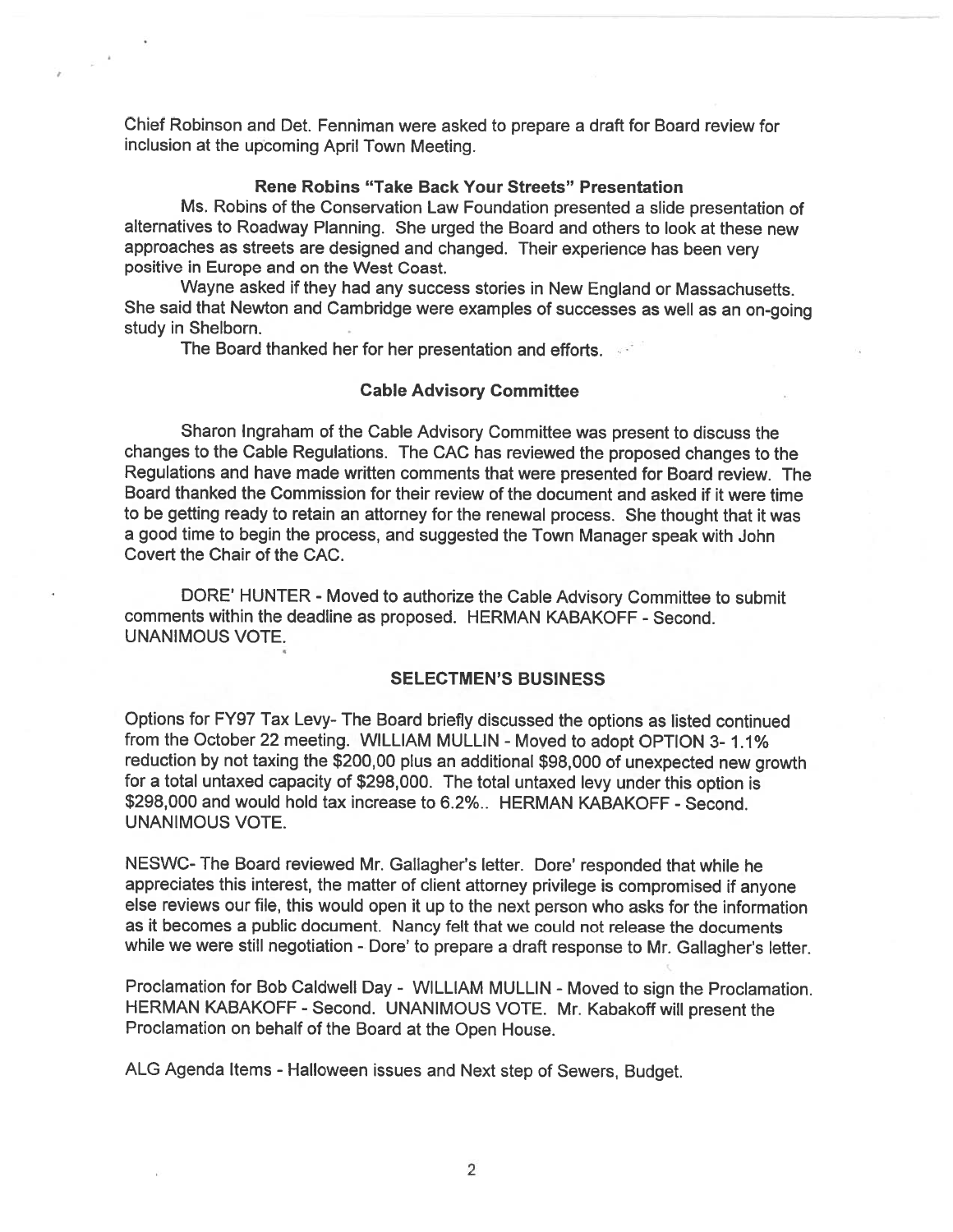PLOWING OF PRIVATE WAYS CRITERIA - Herman asked about the possibility of plowing a street even if they had a deed restriction prohibiting it and the Supt. of Streets said that there was not problem with turning and storing of snow involved. The consensus was that it would probably not be a good idea to do at this time, however, as the criteria for Plowing Private Ways is reviewed and modified, perhaps those issues could be reviewed to look at these types of Private Way. Nancy was concerned that trade offs were made by developers for these streets during the planning process and that the town might have given up something gained by these restrictions.

### **CONSENT AGENDA**

HERMAN KABAKOFF - Moved to Approve. WAYNE FRIEDRICHS - Second. **UNANIMOUS VOTE.** 

### **TOWN MANAGER'S REPORT**

OPEN SPACE PLAN - Don announced that the Open Space Plan had been accepted without revision. Many thanks to those from the Conservation Commission and staff for their fine job. The acceptance of this plan entitles us to receive monies for the Boy Scout Land purchase.

MBTA SHELTER - Don reviewed the request for a larger shelter. It was suggested that MBTA be spoken with as it stands on their right of way. Nancy will discuss the shelter issue with Mr. Barba.

## **EXECUTIVE SESSION**

DORE' HUNTER Moved to go into Executive Session for the purpose of discussing negotiations of real property and litigation strategy. HERMAN KABAKOFF -Second. UNANIMOUS VOTE.

Roll Call taken by Mr. Freidrichs - All Ayes.

The Board adjourned at 11:00 P.M.

Quiduck

**Clerk** 

**vce** Recording Secty. Doc: Min11/5/96.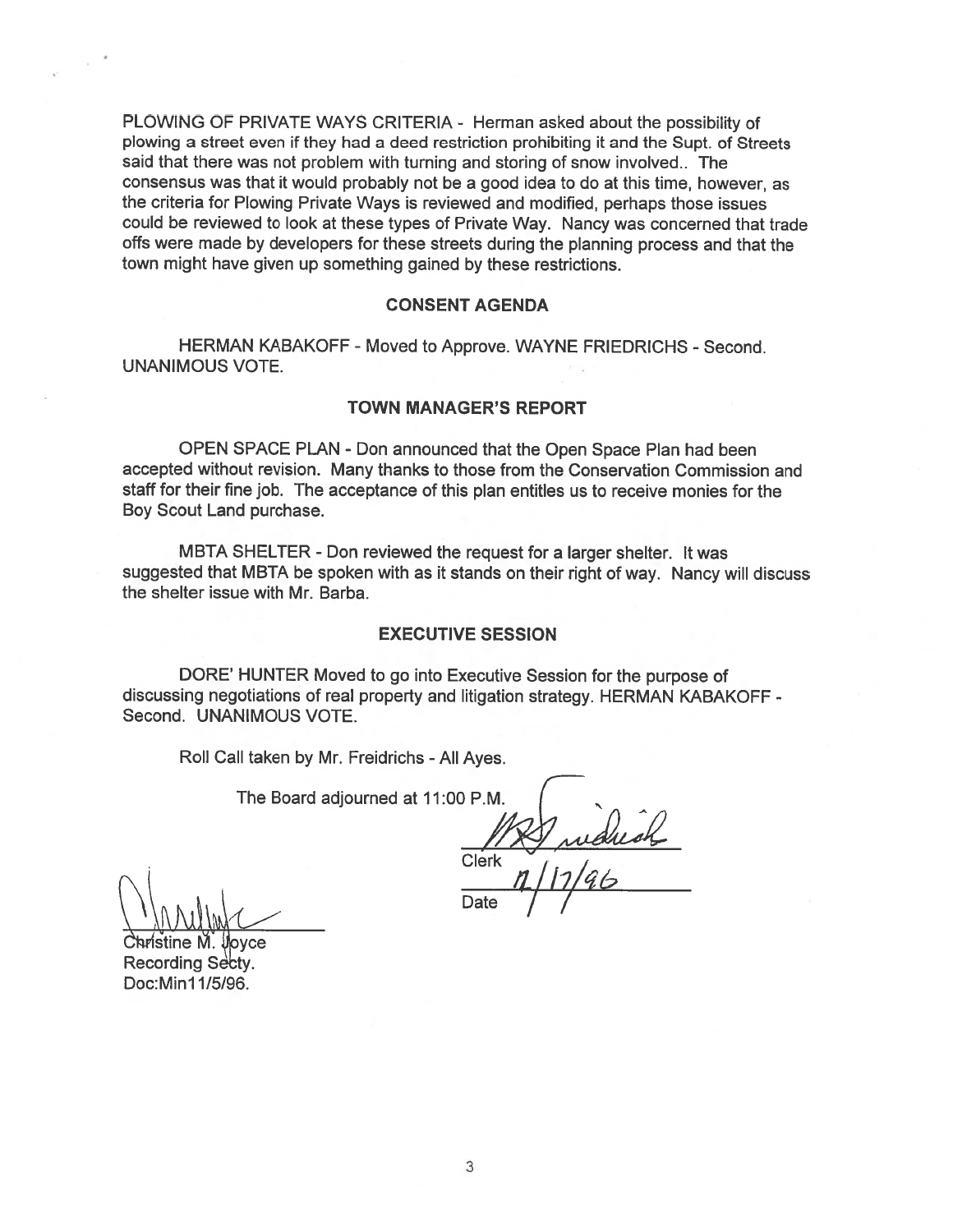Nov. 1, 1996

TO Board of Selectmen

FROM: Nancy E. Tavernier, Chairman

SUBJECT: Selectmen's Report

# AGENDA

# Room 204 November 5, 1996

# Note the meeting begins after 8:00 due to Election

- I. CITIZEN'S CONCERNS
- **II. PUBLIC HEARINGS & APPOINTMENTS**
- 1. 8:05 Police Report on Halloween disturbances
- 2. 8:15 Rene Robins Ms. Robins is from the Conservation Law Foundation and will be speaking to the Board about <sup>a</sup> new approach to roadway <sup>p</sup>lanning.
- 3. 9:00 CABLE ADVISORY COMMITTEE -Representatives from the Cable TV Committee will be present to discuss comments prepared by the committee for presentation at the upcoming Regulation hearings with the Board.

## Ill. SELECTMEN'S BUSINESS

4. Options for FY 97 Tax Levy - Enclosed please find information from the 10/22 meeting for continued discussions.

5. NESWC -Enclosed <sup>p</sup>lease find correspondence from Attorney Gallagher for consideration by the Board.

6. Proclamation for "Bob Caldwell Day" -Enclosed <sup>p</sup>lease find <sup>a</sup> sample Proclamation for Board review and signature.

7. ALG AGENDA ITEM - Potential items for the next ALG Meeting will be discussed.

## IV. CONSENT AGENDA

8. ACCEPT MINUTES - Enclosed please find the minutes of September 24 and October 8th for Board review and acceptance.

9. HOLIDAY BOOK SALE - Enclosed <sup>p</sup>lease find <sup>a</sup> request and staff comment for use of the Annual